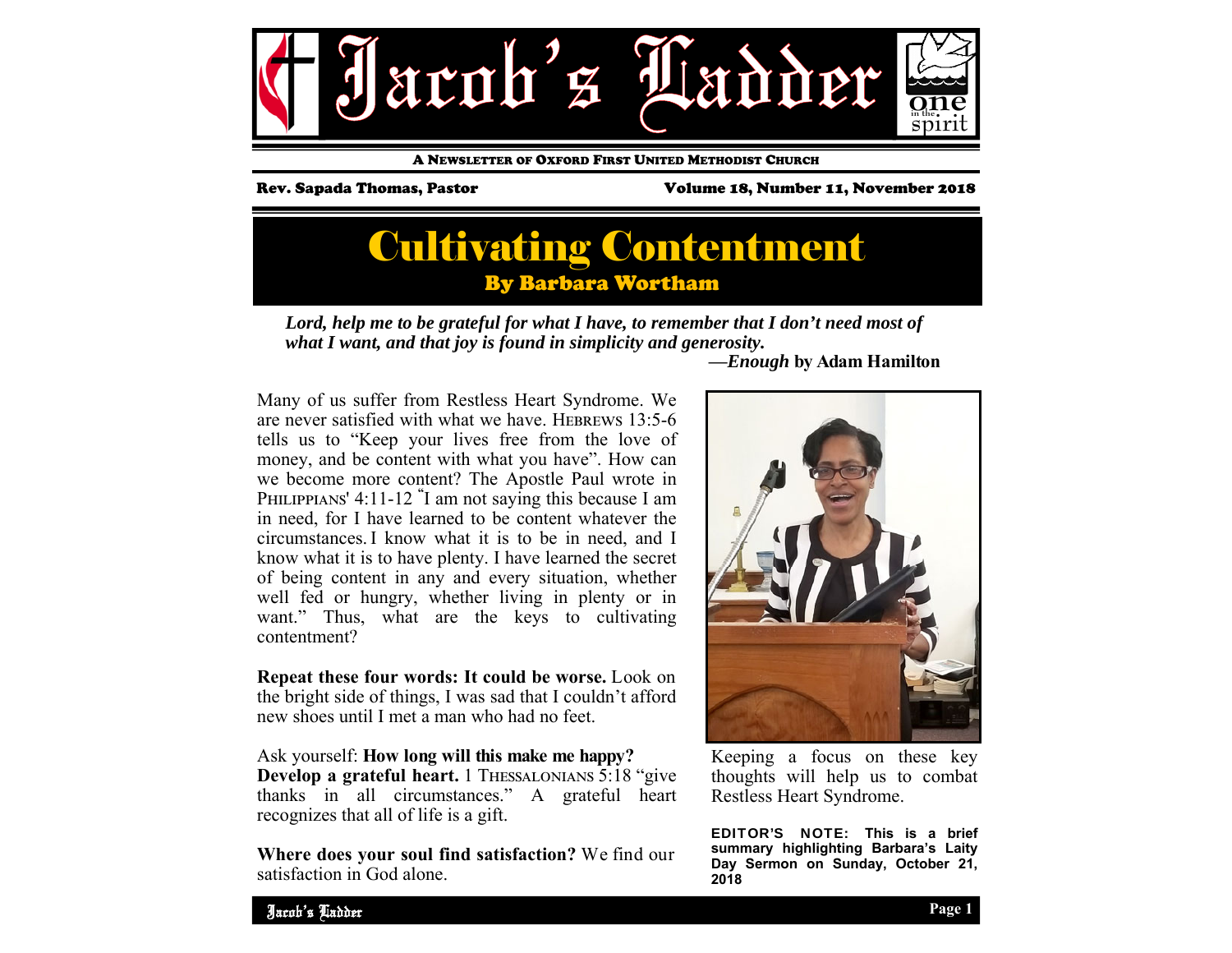

# The Pastor's Point

#### by Rev. Sapada Thomas

On Sunday, October 28th, we concluded our church-wide study and worship emphasis *called Enough: Discovering Joy Through Simplicity and Generosity***.** On the 4th Sunday God spoke to us through the prophet Malachi with our final sermon of Stewardship month, "Transforming a Thief into a Tither." We considered that in order to fully commit our tithes, time, and talents to God, we must return to Him. We also saw that God promises blessings and joy to those who choose to live a life of generosity and self-sacrifice. In addition, we took action to change our lives by setting five specific personal goals to work toward over the next year.

On the 3rd Sunday you received a commitment card, called an Estimate of Giving Commitment Card, during worship. On a practical level, we are asking our members to turn in Estimate of Giving Commitment Cards this year so that our

Finance Committee is able to set an accurate ministry budget for the coming year. This allows us to make the most of every dollar given to the church. On a personal level, the commitment card is an opportunity for you to spend time in prayer and reflection, considering what offering you would make to God through our church in the coming year. We asked you to fill out the card and bring it with you to worship the 4th Sunday for Consecration Sunday. We also will have a second Consecration Sunday on the 1st Sunday in November to ensure that everyone is able to participate. If you did not receive a commitment card or have not submitted your card please do so as soon as possible so our Finance Committee can start looking a ministry for next year. I hope and pray you will celebrate and consecrate our gifts to the ministry of Oxford First U.M.C. for the coming year.

# Six Key Financial Principles To Discovering Joy Through Simplicity and Generosity

#### **1.** Put God first in your living and giving, (2 CORINTHIANS 9: 6-7)

Give your tithe and offering from the "top" of your paycheck, and then live on whatever remains.

#### **2.** Prepare a spending plan and track all expenses monthly (PROVERBS 37:23-24)

Creating a budget means developing a plan in which you tell your money what you want it to do. Tracking your expenses is like getting on the scales to see how you are doing.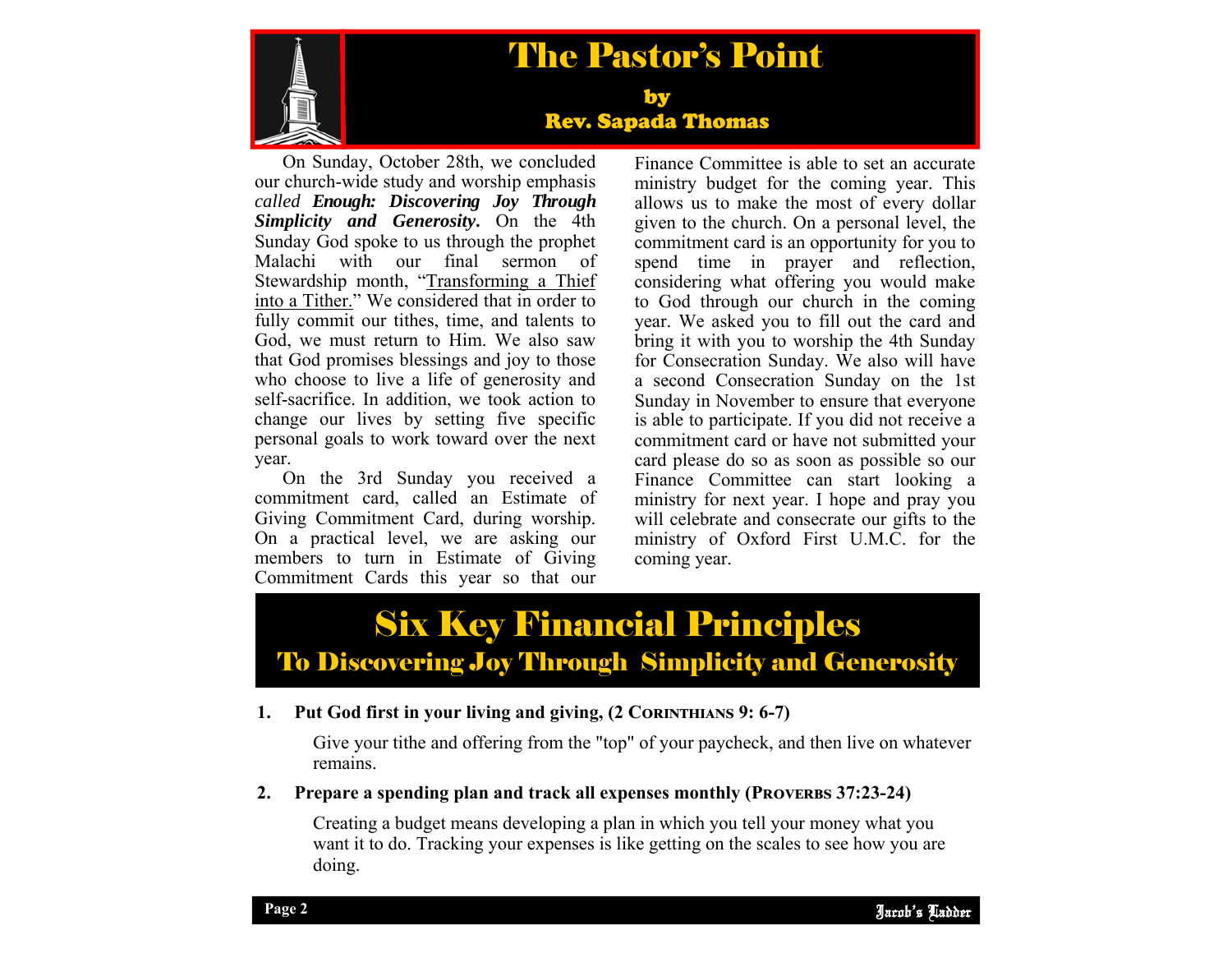#### **3. Simplify your lifestyle; live below your means. (MATTHEW 6:19-33)**

Because this discipline is critical to the success o any financial plan, a Sunday's sermon was devoted to the topic.

#### **4.** Provide immediately for an emergency fund. (1 TIMOTHY 6:9-12)

An emergency fund is an account separate from checking or long-term savings that is set aside specifically for emergencies.

#### **5. Pay off all credit card debt; use cash or debit cards, not credit cards (PROVERBS 22:7)**

As you are building your emergency fund, begin to pay off your credit cards and start using cash or debit cards for purchases. If you must use a credit card, be sure to pay off the debt monthly.

#### **6.** Practice long-range saving and investing habits. (LUKE 14:28).

Saving money is the Number 1 wise money management principle everyone should practice. There are three type of savings for waits and goals, and retirement savings.

### First AirB&B Parsonage Guests By Rhondalyn Peairs



Oxford First rented its parsonage for the first time for the Ole Miss Homecoming game on October 6, 2018. The following are reviews of the families that rented the house:

#### Oct. 7, 2018

Enjoyed our stay at your beautiful house, Loved all your little details & the Southern candy. We will come back**.** 

> **The Paera Family**  From Houston, TX

#### Oct. 7, 2018

We have loved every minute of our stay! Thank you for all your generosity! The house was perfect!

> **The MacNeills** Baton Rouge, LA

Jacob's Ladder Jacob's Ladder Page 2 **Page 3 Page 3**